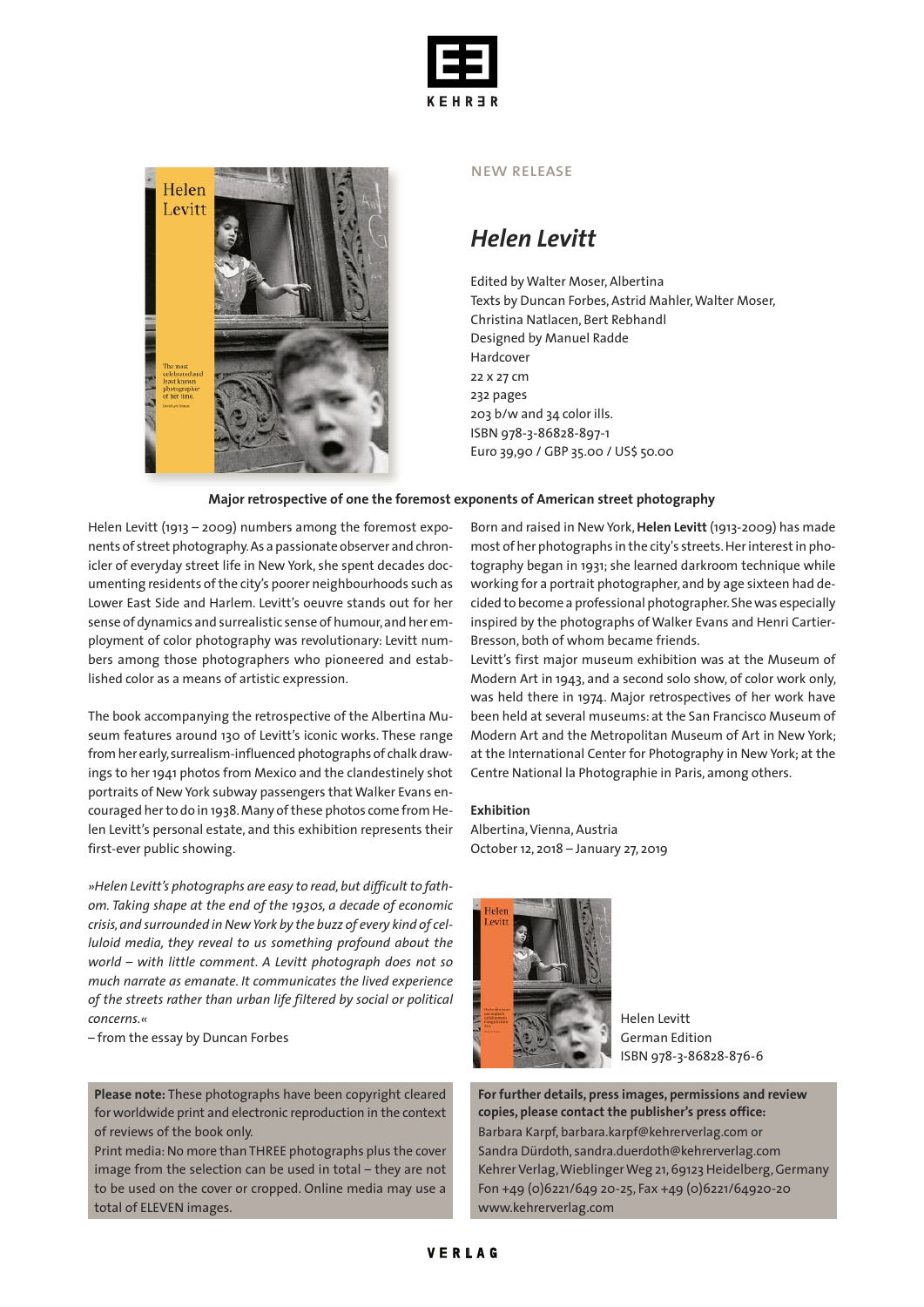

# **Press images**



1 Helen Levitt, New York,1940

Albertina,Vienna. Permanent loan of the Austrian Ludwig Foundation for Art and Science © Film Documents LLC / courtesy Galerie Thomas Zander, Cologne



2 Helen Levitt, New York,1940 Albertina,Vienna. Permanent loan of the Austrian Ludwig Foundation for Art and Science © Film Documents LLC / courtesy Galerie Thomas Zander, Cologne



3 Helen Levitt, New York,1940

Albertina,Vienna. Permanent loan of the Austrian Ludwig Foundation for Art and Science © Film Documents LLC / courtesy Galerie Thomas Zander, Cologne



4 Helen Levitt, New York,1940 Albertina,Vienna. Permanent loan of the Austrian Ludwig Foundation for Art and Science © Film Documents LLC / courtesy Galerie Thomas Zander, Cologne



5 Helen Levitt, New York,1945

Albertina,Vienna. Permanent loan of the Austrian Ludwig Foundation for Art and Science © Film Documents LLC / courtesy Galerie Thomas Zander, Cologne



6 Helen Levitt, New York,1938 Collection Martin Z. Margulies © Film Documents LLC / courtesy Galerie Thomas Zander, Cologne